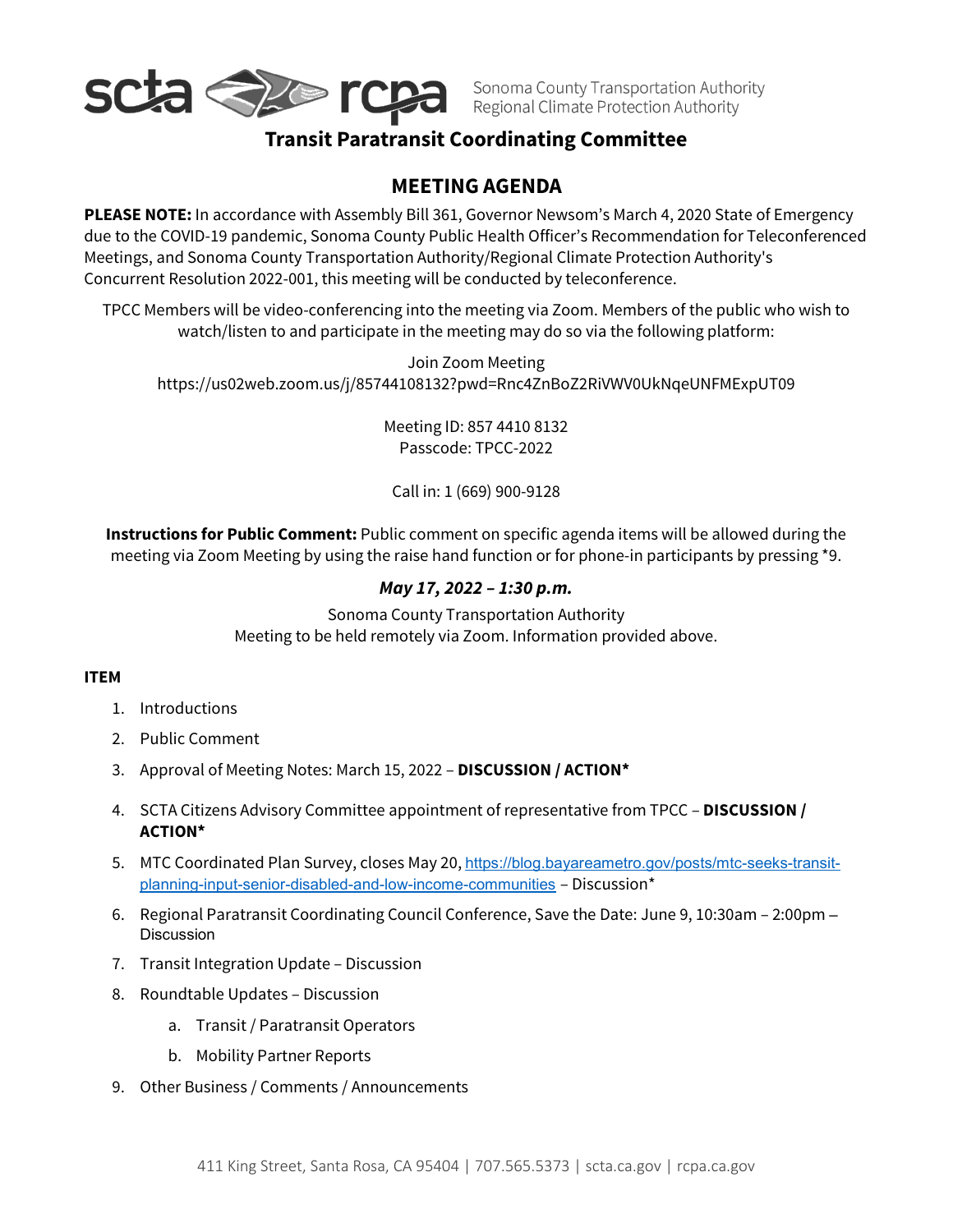#### 10. Adjourn

\*Materials attached.

#### The next **SCTA/RCPA** meeting will be held **June 13, 2022** The next **TPCC** meeting will be held **July 19, 2022**

Copies of the full Agenda Packet are available at www.scta.ca.gov.

ACCOMMODATION FOR PERSONS LIVING WITH A DISABILITY: If you have a disability that requires the agenda materials to be in an alternate format or that requires an interpreter or other person to assist you while attending this meeting, please contact SCTA at least 72 hours prior to the meeting to ensure arrangements for accommodation.

SB 343 DOCUMENTS RELATED TO OPEN SESSION AGENDAS: Materials related to an item on this agenda submitted to the *Transit Paratransit Coordinating Committee* after distribution of the agenda packet are available for public inspection in the Sonoma County Transportation Authority office at 411 King Street, during normal business hours.

Pagers, cellular telephones and all other communication devices should be turned off during the committee meeting to avoid electrical interference with the sound recording system.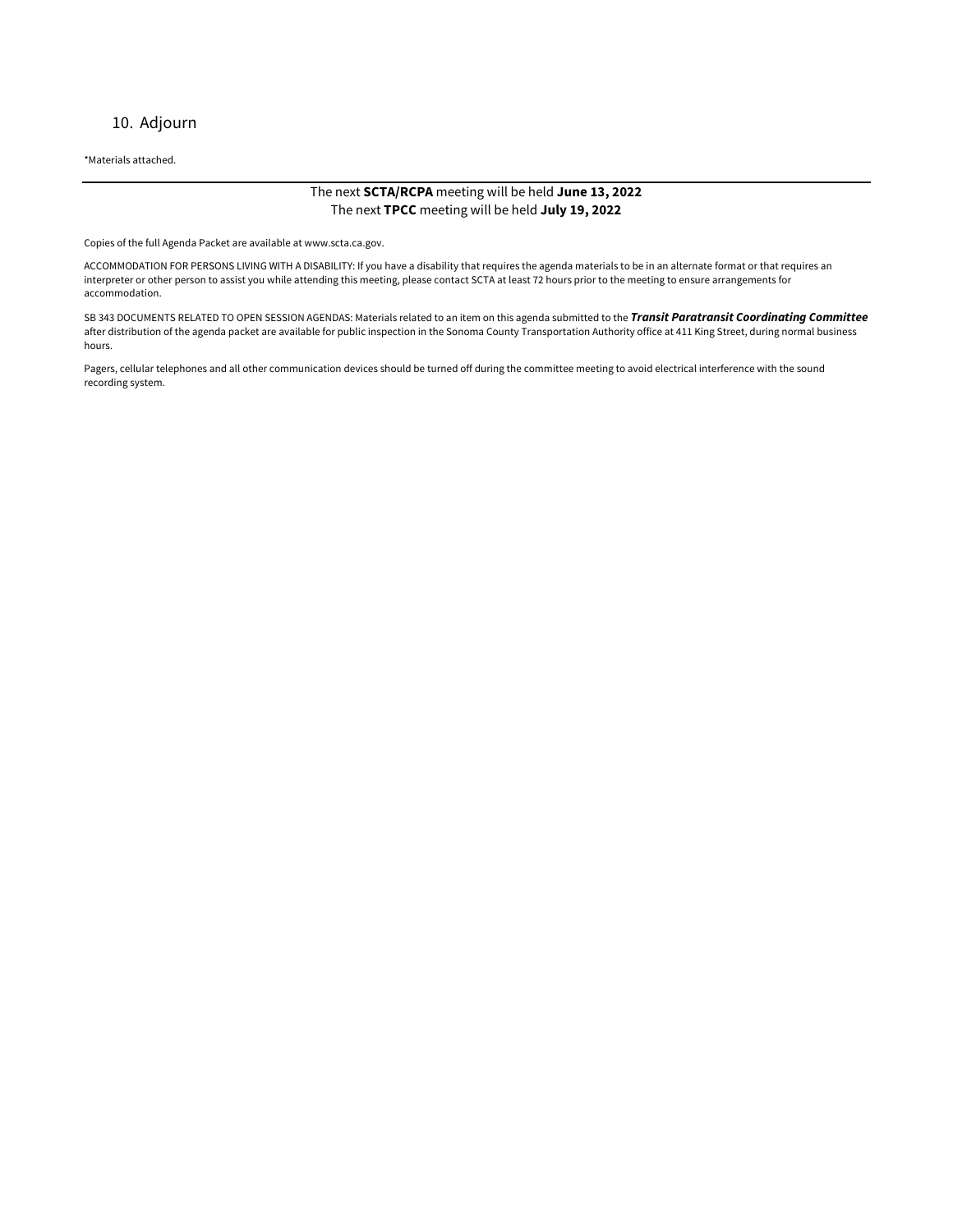

Sonoma County Transportation Authority Regional Climate Protection Authority

#### **TRANSIT PARATRANSIT COORDINATING COMMITTEE MEETING NOTES**

#### **Meeting Notes of March 15, 2022**

#### **[You can view the entire video recording the committee by clicking this link.](https://www.youtube.com/watch?v=OnG0nZqd9jE)**

#### **ITEM**

**1.** Introductions

Meeting called to order at 1:30 p.m. by Dana Turrey.

Committee Members: Dennis Battenberg, Chair, via phone; Jeana Eriksen, Vice Chair, State Council on Developmental Disabilities; Steven Schmitz, Sonoma County Transit; Jon Gaffney, Golden Gate Transit; Kathleen Cortez, Area Agency on AgingApril Pearson, Volunteer Wheels; Mohamed Ali, Santa Rosa CityBus; Yuri Koslen, Santa Rosa CityBus; Silvia Martinez-Palacios, Petaluma Transit; Lauren Garbaldi, Petaluma People Services.

Guests: Arturo Gonzaga, Becoming Independent; Trayce Beards; Carol Taylor, Genesis Disability Justice Task Force; Kathryn Stambaugh, Life Long Medical Care; Linda Chaffin, Cloverdale Senior Center.

Staff: Dana Turrey; Drew Nichols; Ross Clendenen.

**2.** Approval of Meeting Notes: January 18, 2022 - DISCUSSION / ACTION\*

This item begins at  $1:17$  on the video recording

Jeana Eriksen moved to approve the January 18, 2022 meeting minutes, Steven Schmitz seconded

The committee unanimously approved the minutes via acclimation.

- **3.** Administrative Items
	- **a.** Recommendation for TPCC Members

This item begins at  $18:09$  on the video recording.

Dana Turrey spoke on a recent effort to fill vacancies on the TPCC. An interest form was create and posted on the SCTA website for prospective members.

SCTA received submittals from three individuals wishing to join the TPCC: Arturo Gonzaga, Emily Heinzelman, and Colin Thoma.

Staff is recommending approval from the committee for the above individuals to become members of the TPCC.

Jeana Eriksen moved to approve the new membership to the TPCC, Kathleen Cortez seconded.

The committee unanimously approved the motion.

The committee discussed outreach efforts to further recruit more members to fill the vacancies.

b. Amendments to TPCC By-Laws

This item begins at  $2:05$  on the video recording.

Dana Turrey spoke on the TPCC By-laws and on the draft amendments. Staff are proposing changes to align the quorum rules with the other SCTA Advisory Committee.

Staff received questions on the definition of TDA3 and on the unmet needs referenced in TDA.

Yuri Koslen moved to approve the amendments to the SCTA Transit-Paratransit Coordinating Committee, Jon Gaffney seconded.

The committee unanimously approved the motion.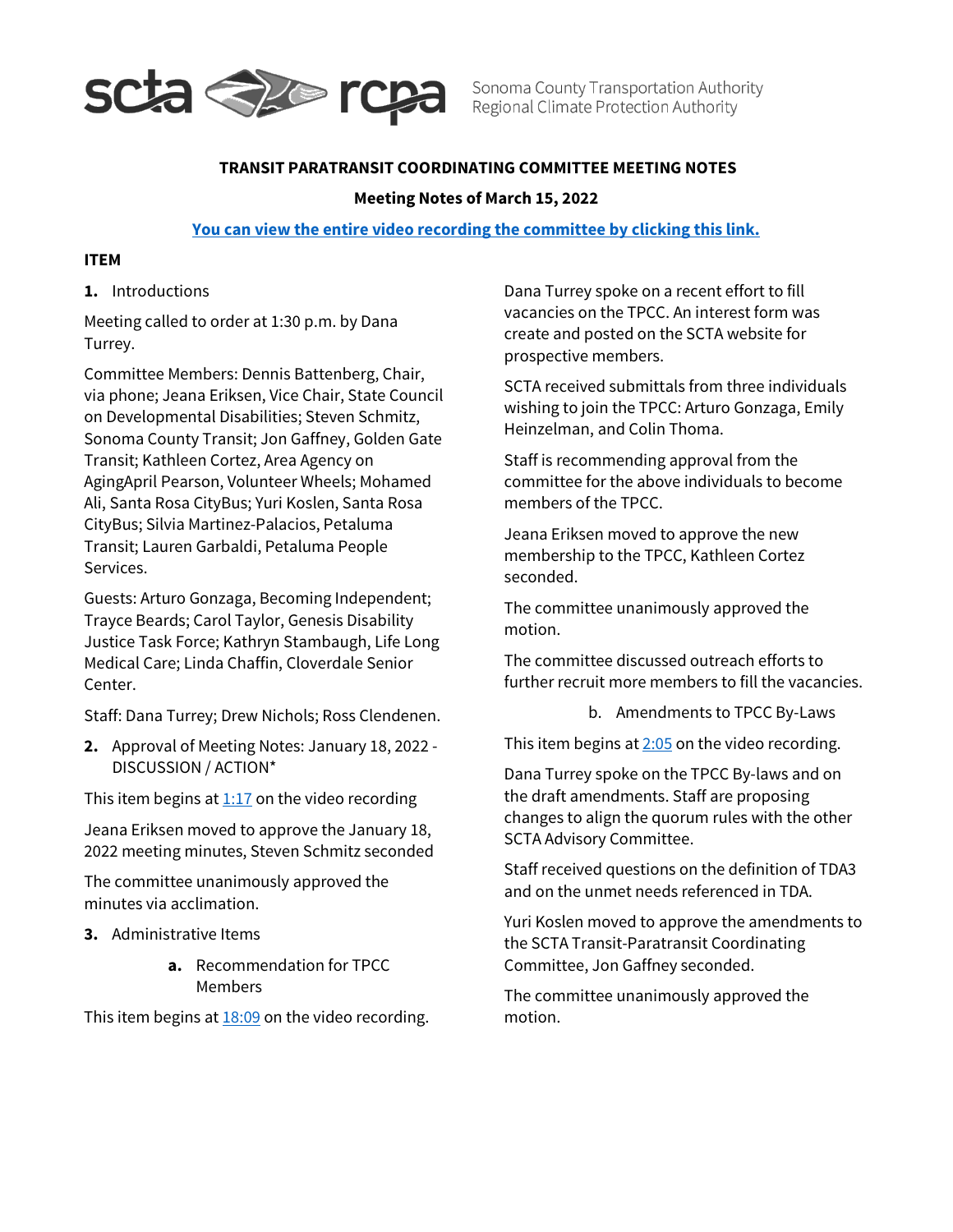**4.** FY 2022-2023 Coordinated Claim for Transit Funding

This item begins at  $7:27$  on the video recording.

Dana Turrey explained the fiscal year 2022-2023 Coordinated Claim. This is an annual distribution of funding to the local transit operators.

Staff received questions from Jeana Eriksen and Kathleen Cortez.

Kathleen Cortez moved to recommend approval to the SCTA Board of Directors the FY 2022-2023 Coordinated Claim, Lauren Garbaldi seconded.

The committee approved the motion unanimously.

- **5.** Round Table Updates
- a. Transit / Paratransit Operators

This item begins at  $28:10$  on the video recording.

Steven Schmitz (Sonoma County Transit), Yuri Koslen (Santa Rosa CityBus), Jon Gaffney (Golden Gate Transit) an Silvia Martinez-Palacios (Petaluma Transit) each provided an update on their respective agencies to the committee.

b. Mobility Partner Reports

This item begins at  $38:40$  on the video recording.

Kathleen Cortez spoke briefly on the AAA's decision not to apply for 5310 funding for this cycle.

Arturo Gonzaga spoke on replacement vehicles for Becoming Independent's fleet and the challenge with recruiting drivers.

**6.** Public Comment

N/A

**7.** Items for next agenda

Please contact Dana Turrey should there be any items of interest to be added to the May 17, 2022 agenda.

**8.** Other Business / Comments / Announcements

N/A

**9.** Adjourn – **ACTION**

The committee adjourned at 2:16 p.m.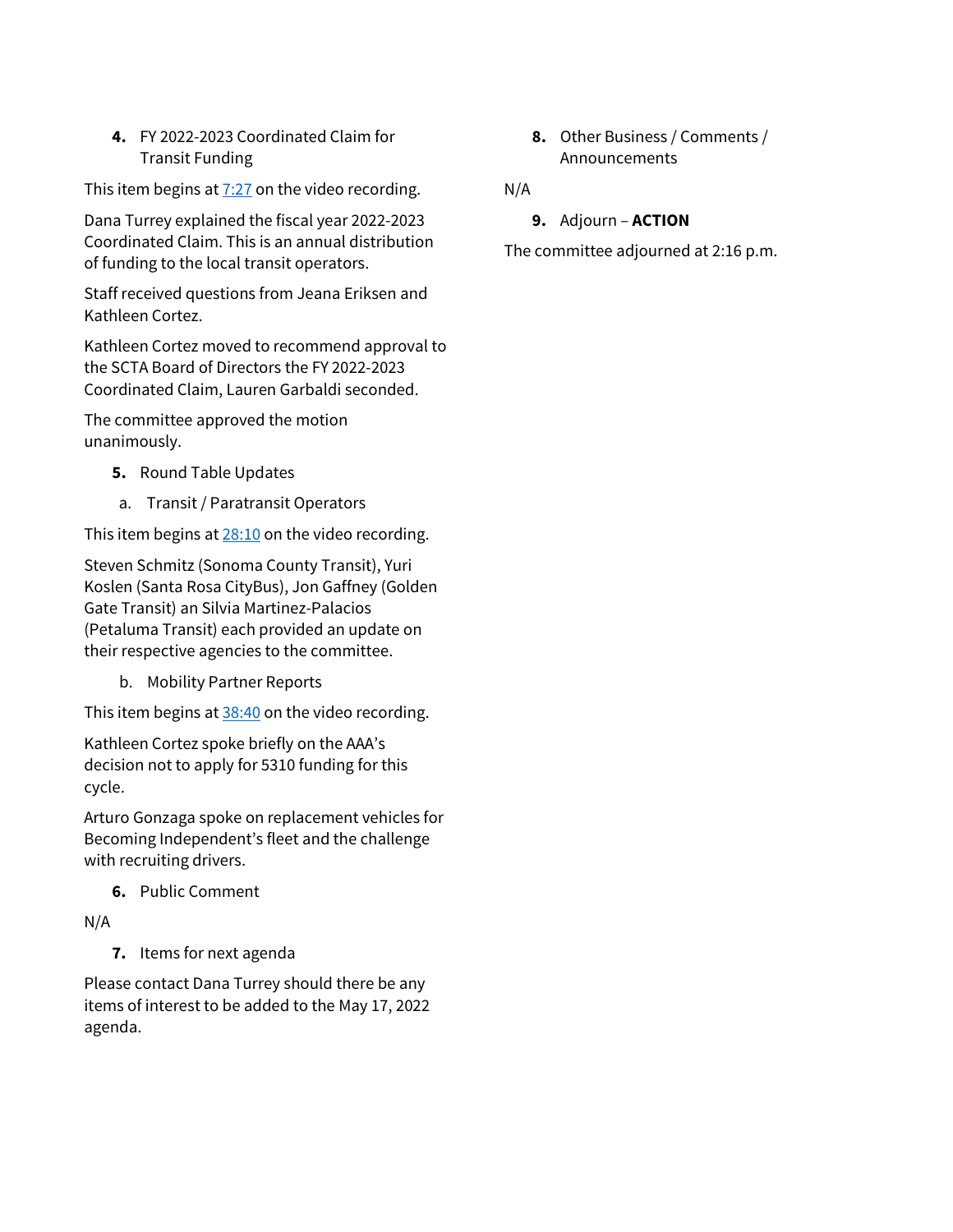

Sonoma County Transportation Authority Regional Climate Protection Authority

# **Staff Report**

|          | Consent Item: $\square$                                                 | Regular Item: $\square$ | Action Item: ⊠          | Report: $\square$ |
|----------|-------------------------------------------------------------------------|-------------------------|-------------------------|-------------------|
|          | <b>Transit Paratransit Coordinating Committee</b>                       |                         |                         |                   |
| Subject: | Recommendation for SCTA Citizens Advisory Committee Representative from |                         |                         |                   |
| From:    | Dana Turrey, Senior Transportation Planner<br>Item Number: 4            |                         |                         |                   |
| To:      | <b>Transit Paratransit Coordinating Committee</b>                       |                         | Meeting Date: $5/17/22$ |                   |

#### **Issue**

Whom shall the TPCC recommend to represent the Committee on the SCTA Citizens Advisory Committee (CAC)?

#### **Recommendation**

Staff requests that the Committee make a recommendation for a TPCC member to represent the TPCC on the CAC. The TPCC may consider Jeana Eriksen, who previously expressed interest in the appointment, and any other TPCC-member nominees.

#### **Background**

The Citizens Advisory Committee (CAC) is composed of 15 members from community groups and 5 members from the public at large. TPCC representation is one of the member seats on the CAC. The primary function of the CAC is to review projects, policy statements, funding programs, and any other items that may be acted on by the SCTA and to provide input and recommendations for the SCTA's decision-making process. The CAC also serves as the independent oversight committee for Measure M. The CAC is regularly held on the last Monday of the month at 4:00 p.m.

#### **Financial Implications**

Is there a fiscal impact? Yes □ No ⊠ Is there funding in the current budget? Yes  $\Box$  No  $\Box$